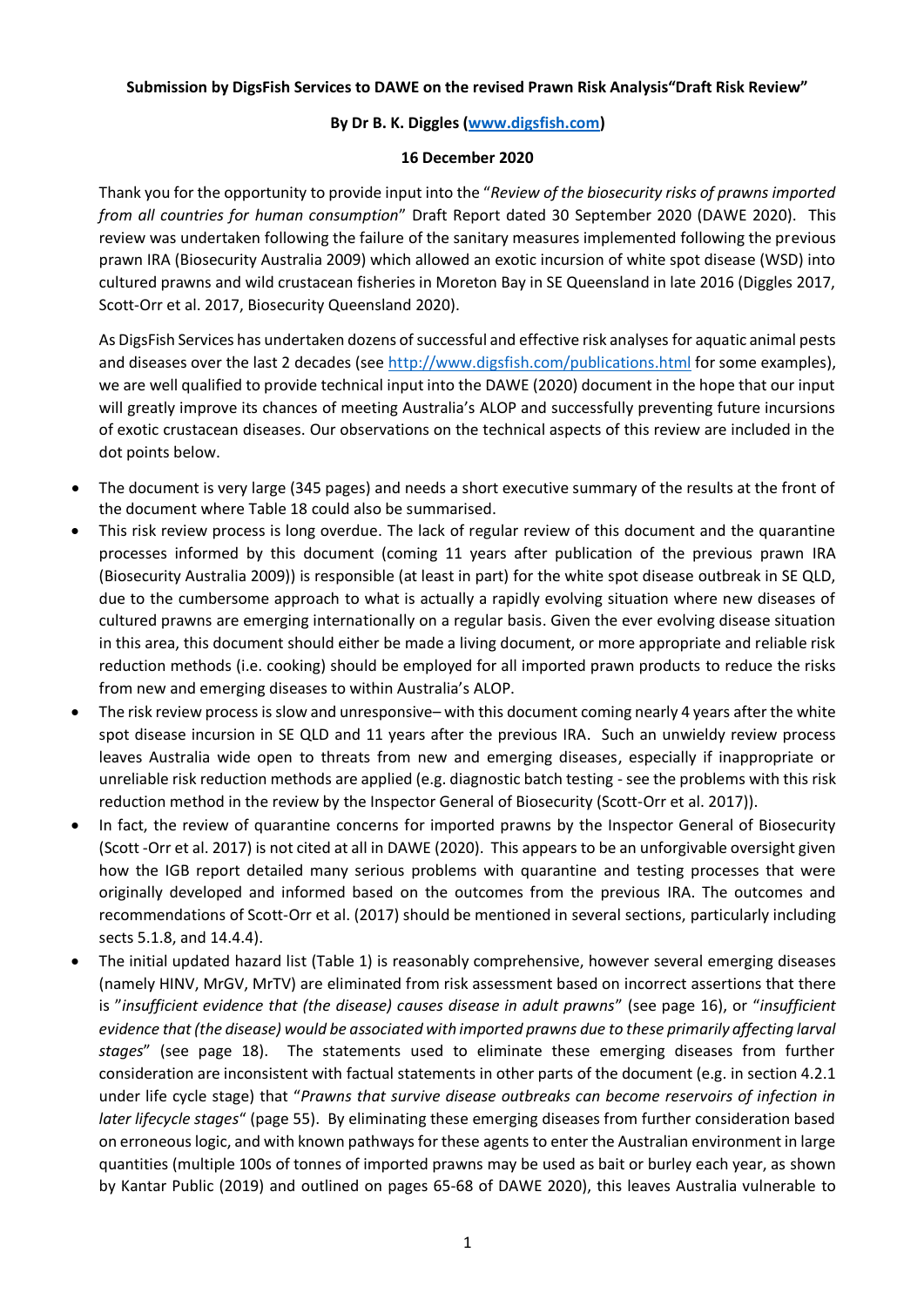incursions from these new and emerging disease agents unless conservative risk mitigation methods are adopted (e.g. cooking of all imported prawn products prior to retail sale).

- Figures 1-3 have very small font that cannot be read these need larger font and/or if possible should be placed on their own pages (landscape if necessary)
- Estimates for overall risk are based on an annual risk for any given year. However actual risk in the real world accumulates over time. Risk should therefore be expressed as a probability of an event occurring in a given time period (e.g. 1 event every 7 years (e.g. WSSV), 10 years, 50 years, or 1 in every 100 years).
- My knowledge, experience and interactions with recreational fishers throughout Australia over the past 30 years indicates that value added products such as battered and crumbed prawns, dimsums etc., while not necessarily suitable as bait, are still highly likely to be used as berley. Furthermore, berley is more likely to be eaten by crustaceans (particularly crabs but also prawns) as the objective of berley is to scent the water with large numbers of very small food particles to attract fish to an area (not to feed them), which of course also attracts scavengers such as crabs through olfactory and gustatory cues. Indeed, this is likely to be the reason why several small (non-commercial) crab species such as mangrove swimming crabs (*Thalamita crenata*), smooth handed crabs (*Pilumnopeus serratifrons*) and mangrove crab (*Metapograspus frontalis*) are now carrying WSSV virus in areas of northern Moreton Bay that are far remote from prawn farms (see Biosecurity Queensland 2020, Diggles 2020b), because they were being exposed on a regular basis by feeding on WSSV positive imported crustacean bait and burley products placed into the environment by recreational anglers during the recent biosecurity breakdowns at the international border which were described in detail by Scott-Orr et al. (2017). Because of this, the unrestricted risk of exposure via the berley pathway for many diseases (CMNV, DIV1, IMNV, LSNV, TSV) is NOT negligible for value added products, as purported in the draft document, and instead most likely exceeds the ALOP given the large quantity of imported prawn products that are still being diverted into this high risk pathway (Kantar Public 2019, DAWE 2020).
- For many diseases (CMNV, DIV1, IMNV, LSNV) it is assumed that cooking may "*reduce, but not completely inactivate the disease agent in imported prawn tissues and that sufficient viable virus to cause disease may still be present*". The document then states that "*therefore, cooking is not expected to reduce the likelihood of entry*". This is not logical or truthful, as even partial inactivation of some of the disease agent titre in a product via the heat of cooking must reduce the likelihood of exposure and establishment of the disease agent by some level (possibly to below the minimum infectious dose in some circumstances), even if the actual level of risk reduction is not known.
- Removing the head and shell of a prawn would make no difference to the titre of a disease agent if it also occurs in the prawn tail flesh (e.g. IMNV, DIV1, TSV) and the prawns are imported and sold (as normally is the case) by weight (instead of by individual). This is because more individual prawn tails would be shipped in a given unit quantity to make the required weight. However, removal of the head of prawns infected with YHV1 and YHV8 is likely to reduce risk as these disease agents show tissue trophism for organs in the head.
- For WSSV, the draft report mentions on page 227 the outcomes from the Federal department's investigation into the cause of the initial WSD on the Logan River in 2017. The draft RA declares that the origin of the outbreak has not been determined, and lists several possible entry pathways including:
	- 1. via uncooked imported prawns being used as bait
	- 2. via imported aquatic feed or feed supplements
	- 3. through diseased broodstock or their progeny
	- 4. via a human element, including the importation of associated equipment; or
	- 5. that the virus was present in Australia, potentially in the environment at very low levels, but had not been detected previously.

This section of the RA (sect 14.2.2, subheading mechanism of spread) is inaccurate and misleading as the epidemiology of the disease outbreak on the Logan River (Diggles 2017) and subsequent discovery of a slightly different strain of WSSV in wild populations of prawns and crabs in northern Moreton Bay (70 km to the north of Logan River) (Oakey et al. 2019, Diggles 2020b) means that several of the potential pathways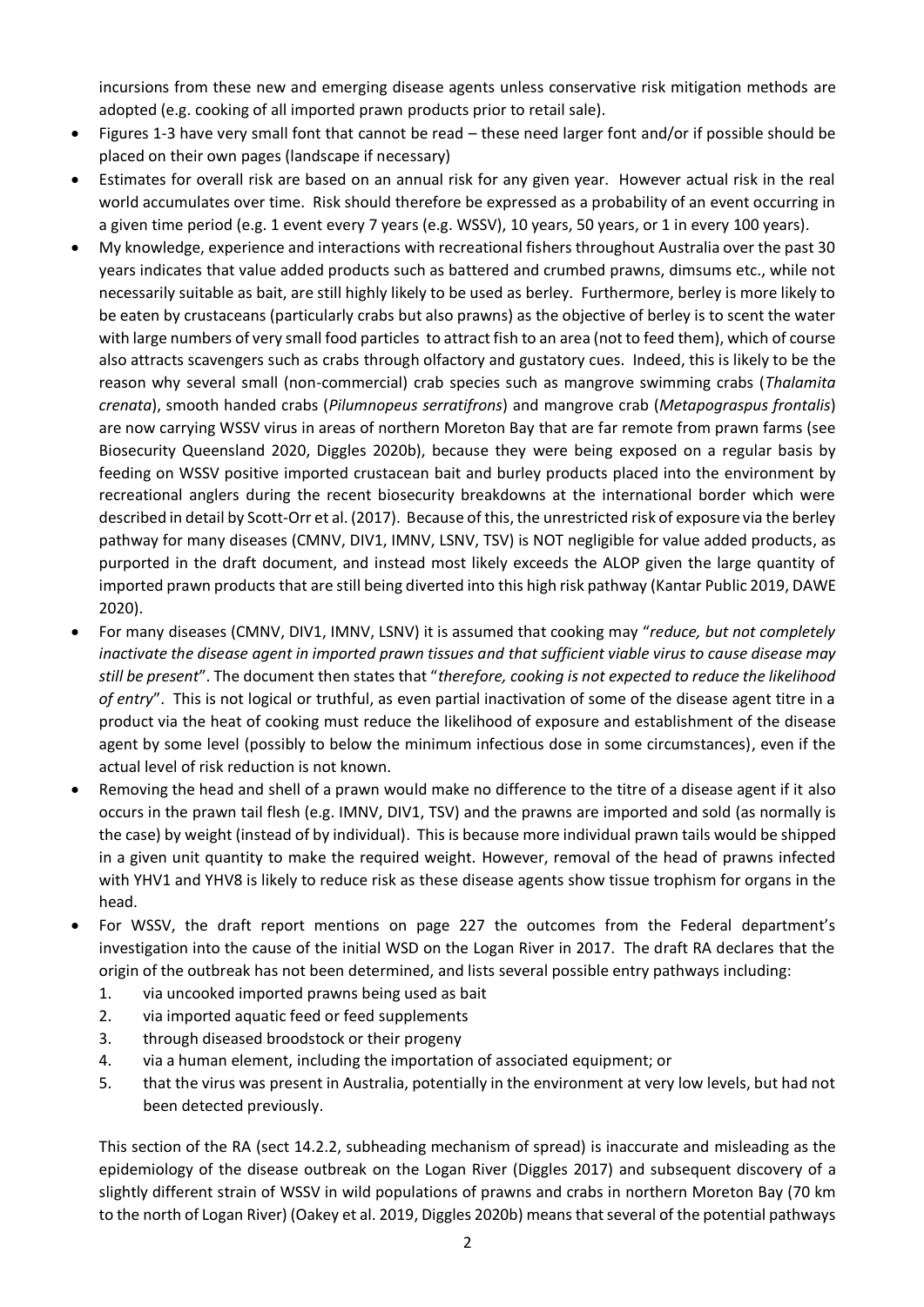can be confidently ruled out, including 2 (imported feed), 3 (broodstock), 4 (no newly imported equipment was found on the farm which experienced the index case of the 2016-17 outbreak) and 5 (clearly the virus was being bought onto the farms in water from the Logan River, and WSSV was not present in the Logan River area in any significant quantity until the late 2016 growing season, otherwise the farms would have experienced WSD outbreaks sooner due to the lack of treatment of intake water). Furthermore, both of the WSSV strains that are being detected in Moreton Bay have relatively small genomes with several deletions typical of more recent WSSV strains isolated from parts of Asia and the Middle East, particularly China (Oakey and Smith 2018, Oakey et al. 2019). The Australian strains of WSSV thus have a modern "shrunken genome", which is very different to the longer genomes possessed by ancestral WSSV strains isolated from the original panzootic in Asia (Kawato et al. 2019, Oakey et al. 2019) and which would be expected if the virus emerged naturally and spontaneously in Australia. Hence by a process of elimination, by far the most likely source of the WSD outbreak on the Logan River and Moreton Bay appears to be 1, i.e. via one or more introductions of uncooked imported WSSV positive prawns being used as bait in Moreton Bay and/or in the Logan River including within the inlet channels of the index case prawn farms (Diggles 2017, 2020a, 2020b). This is also the most plausible explanation for the presence of WSSV in several small (non-commercial) crab species such as mangrove swimming crabs (*Thalamita crenata*), smooth handed crabs (*Pilumnopeus serratifrons*) and mangrove crab (*Metapograspus frontalis*) which are now known to be carrying WSSV virus in areas of northern Moreton Bay that are far remote from prawn farms (see Biosecurity Queensland 2020, Diggles 2020b). This is because after the biosecurity breaches at the international border (Scott-Orr et al. 2017) these small crab species were being exposed to WSSV on a regular basis by feeding on bait and burley placed into the environment by recreational anglers.

- The establishment of WSSV in the Moreton Bay White Spot Disease Biosecurity Control Zone can thus be explained by at least 1 successful recent (post-2006 and pre-December 2016) WSSV incursion, most likely via imported prawns used as bait or burley, followed by a modest founder effect as that WSSV strain adapted to local conditions and hosts (Diggles 2020b).
- Sect 14.4.4 and Table 18 (Head and shell removal in combination with pre-export and on-arrival testing) has been proven to be moderate risk for WSSV, given that a WSD incursion occurred within around 7 years of implementing this method of risk mitigation (Scott Orr et al. 2017). Diagnostic testing after seals intact inspection to detect a sample prevalence as high as 5% (i.e. a sample of only 60 prawns out of any one shipment) remains insufficient to meet Australia's ALOP when it is known that many hundreds of tonnes of imported prawns are entering waterways as bait or burley. A 1 in 7 year probability horizon for incursions due to inadequate testing may be extended to a 1 in 15 or 20 year horizon by 2 x testing, but this still represents an unacceptably high level of risk to Australia's fisheries and aquaculture industries - and is a risk that certainly exceeds an ALOP of "Very Low" and far exceeds the domestic ALOP applied within Australia for products originating from the Moreton Bay White Spot Disease Biosecurity Control Zone.
- Proposed risk mitigation measures: Sect 16.2.1 list should include DIV1
- Sect 16.2.2 and Table 18 Several new diseases of concern were calculated to no longer exceed Australia's ALOP in uncooked frozen prawns following head and shell removal only (covert mortality nodavirus, DIV1, Laem-Singh virus, *Vibrio parahaemolyticus*strains containing Pir toxins), despite these agents being present in the prawn flesh, however *Enterocytozoon hepatopenaei* alone required additional risk mitigation (deveining) before the ALOP was met. Why, only *E. hepatopenaei* ? To be consistent, covert mortality nodavirus, DIV1, Laem-Singh virus, and *Vibrio parahaemolyticus* strains containing Pir toxins require additional risk management over and above head and shell removal in order to meet the ALOP.
- Why are each batch of uncooked prawns subject to seals intact inspection and testing only for the well established diseases such as WSSV and YHV1 ? Surely the other new emerging disease agents of concern pose a high risk and thus should also be tested for as a risk reduction measure, particularly covert mortality nodavirus and DIV1 , but also Laem-Singh virus, and *Vibrio parahaemolyticus* strains containing Pir toxins?
- WSSV was considered to meet Australia's ALOP following head and shell removal and testing both overseas and also after seals intact inspection in Australia. However, to be consistent with the previous trend in risk reduction shown in Table 18, and also to be consistent with the domestic ALOP demonstrated by State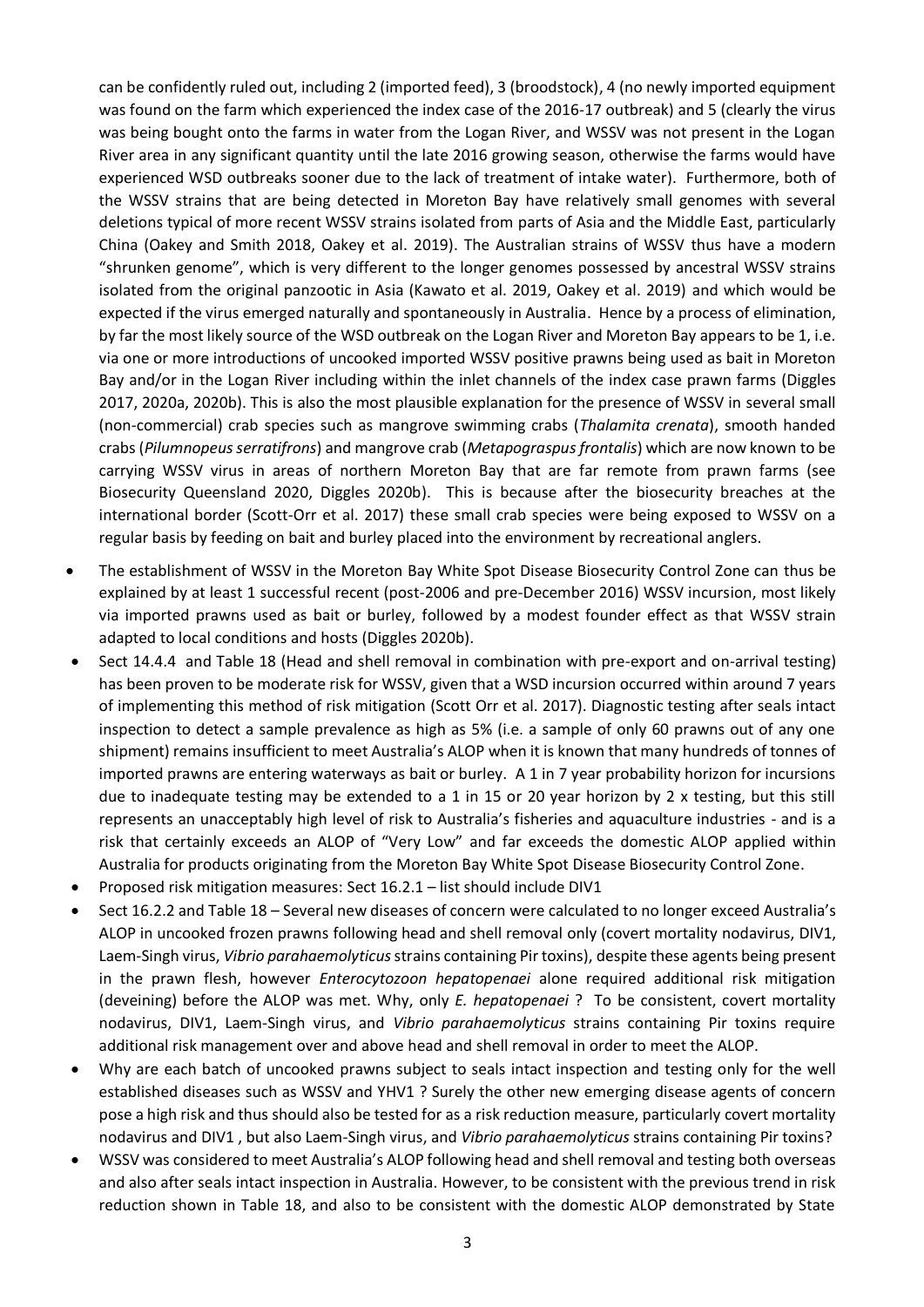Government jurisdictions within Australia (as shown by the legislation controlling movements of prawns out of the WSSV positive zone in SE QLD), H&S removal +2x testing should reduce the risk for WSSV to Low (not Very Low), and hence Australia's ALOP (of Very Low) should be achievable for WSSV only following cooking (which would then be consistent with the domestic biosecurity arrangements employed for prawn products originating from the Moreton Bay White Spot Disease Biosecurity Control Zone).

- Sect 16.2.4 Dumpling and dim sum-type products which contain uncooked prawns are highly likely to be used as burley, so to remain consistent with the ALOP they should be required to at least be tested as per uncooked prawns, or to be consistent with the domestic ALOP demonstrated by State Government jurisdictions within Australia, they must be cooked.
- Sect 16.2.5. Minimum standard for cooking should encompass sufficient heat/time to inactivate WSSV, but the existing guidance (>70°C core temperature for >11 seconds) has insufficient detail and will be subject to fraud. This critical step needs to be stated more explicitly  $-$  e.g. "uncooked prawn carcases must be placed in boiling water (100°C ) and the water returned to the boil for at least x minutes (1-2 ?) in order to achieve a minimum 70°C core temperature for at least 11 seconds".
- Consequence assessments throughout the draft IRA (DAWE 2020) need to better take into account the full impacts on wild fisheries and the environment from exotic disease incursions. For example, recent studies of the impacts of WSSV in Moreton Bay in SE Queensland have found evidence that wild commercially important crustaceans (banana prawns *Penaeus merguiensis*, school prawns *Metapenaeus macleayi* and mud crab *Scylla serrata*) were dying from WSD in water bodies on and near prawn farms on the Logan River (Diggles 2020b). These data demonstrate that the introduction of exotic diseases can cause mortalities in naïve wild host populations (Diggles 2020b). Furthermore, as it appears that WSSV has established in Moreton Bay and is likely to remain permanently in this region (Diggles 2020b), domestic biosecurity controls enacted for commercial wild fishery products originating from the White Spot Biosecurity Area will likely remain in place for the foreseeable future. This means the economic impact on the commercial bait prawn and baitworm fisheries in Moreton Bay will be permanent, and will continue to accumulate over time, eventually exceeding that experienced by the aquaculture industry in the same area.
- Finally, given the high costs of production that apply to Australia's fisheries and aquaculture industries due to Australia's high standards of living, protections for workers (minimum wages, workers compensation etc.) and high environmental standards required by regulatory authorities, Australia's relatively diseasefree status is one of the very few competitive advantages held by Australia's fisheries and aquaculture industries on the global marketplace. It is vitally important, therefore, that risk analysis for imported prawn commodities are effective and fully recognise that the consequences of exotic disease incursions are most likely to be extreme under most circumstances, as without exception they erode Australia's economic competitiveness and threaten our environment on a permanent basis, to the detriment of all future generations of Australians.

#### **Conclusion**

The proposed risk mitigation methods suggested in the current draft prawn IRA (DAWE 2020) for uncooked prawns imported from countries where WSSV and several other emerging diseases of concern are known to occur, rely on testing solely for WSSV and YHV1, and thus represent little change compared to the sanitary conditions that are currently implemented at the international border following the failed 2009 IRA (Biosecurity Australia 2009). The proposed risk mitigation methods detailed in DAWE (2020) thus largely rely on diagnostic testing procedures which has been demonstrated to have severe inadequacies which have failed to protect Australia from previous exotic disease incursions (Scott-Orr et al. 2017). The proposed risk mitigation measures are also inconsistent with Australia's domestic ALOP, and certainly do not meet Queensland's ALOP (which has been demonstrated to be a requirement for either cooking or gamma irradiation of prawns originating from regions where WSSV is endemic). The proposed risk mitigation measures for the international border thus cannot be relied upon to protect Australia's environment against not only WSSV, but also YHV1 and other known emerging diseases (e.g. decapod iridescent virus (DIV1), covert mortality nodavirus, Laem-Singh virus, and *Vibrio parahaemolyticus* strains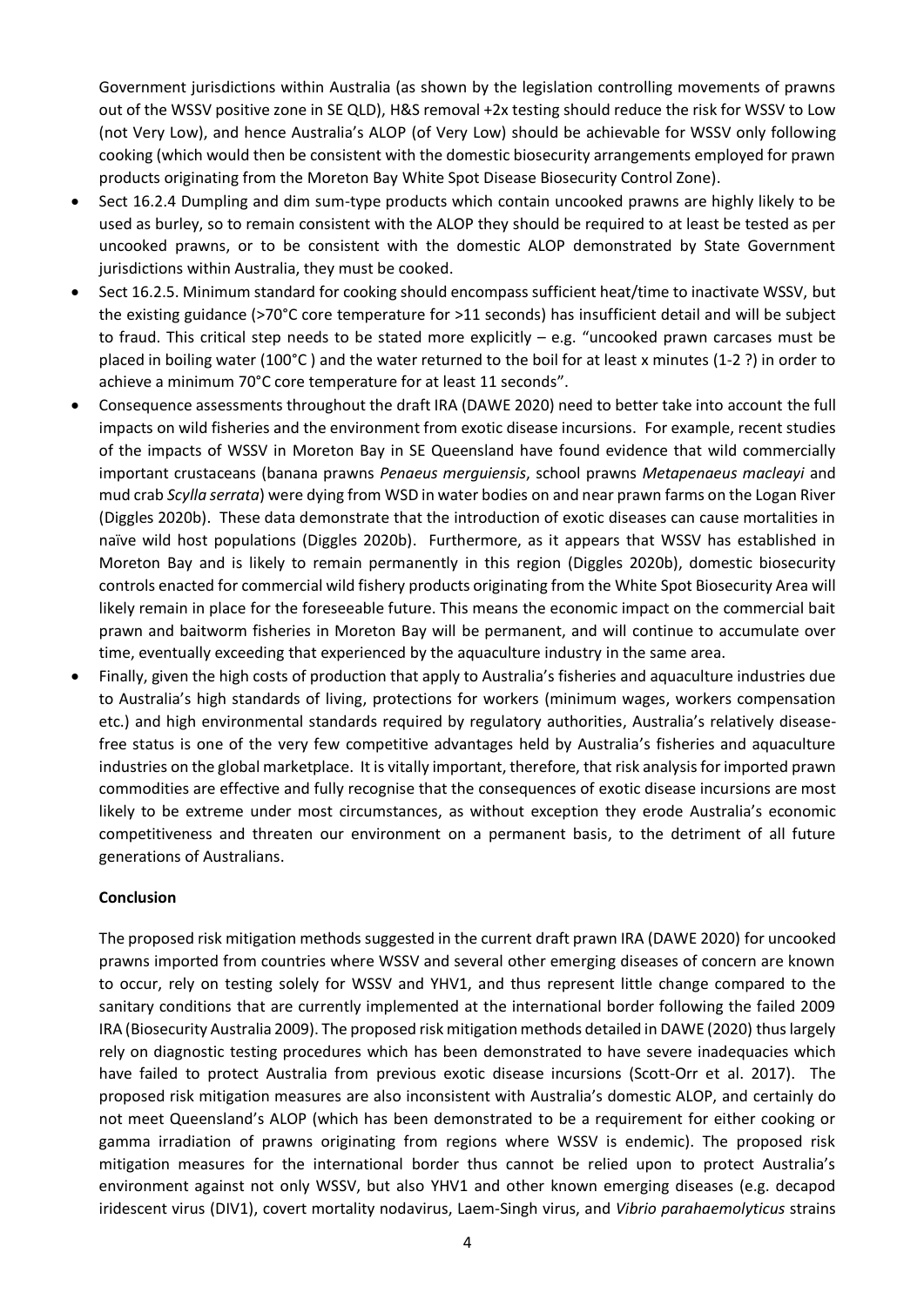containing Pir toxins), as well as future (currently unknown) emerging diseases to a level of risk that meets Australia's domestic ALOP (Diggles 2020a, 2020b).

It is abundantly clear (and demonstrated by Australia's State Government jurisdictional biosecurity responses to the white spot disease incursion in SE Queensland) that uncooked imported prawn products cannot meet Australia's domestic ALOP for diseases of prawns used for human consumption under any circumstances (especially given that high doses of gamma irradiation are not considered a suitable sanitary treatment for prawns destined for human consumption). The only practical and cost-effective (indeed, least cost as cooking is much cheaper than diagnostic testing) sanitary method that meets Australia's ALOP for diseases of prawns imported for human consumption is one that requires all imported prawn products to be cooked to a minimum standard that will inactivate WSSV, YHV1, DIV-1 and the other listed diseases of concern.

# **Abbreviations**

- ALOP Appropriate level of protection
- DAWE Department of Agriculture, Water and the Environment
- DIV1 Decapod Iridescent Virus 1
- IRA Import risk analysis
- WSD White spot disease
- WSSV- White spot syndrome virus
- YHV1 Yellow head virus genotype 1

#### **References**

Biosecurity Australia (2009). *Generic Import Risk Analysis Report for Prawns and Prawn Products*. Final Report. Biosecurity Australia, Canberra, Australia. 7 October 2009, 292 pgs.

Biosecurity Queensland (2020). White spot disease surveillance. [https://www.daf.qld.gov.au/business](https://www.daf.qld.gov.au/business-priorities/biosecurity/animal-biosecurity-welfare/animal-health-pests-diseases/a-z-list-of-significant-animal-pests-and-diseases/white-spot-disease/white-spot-disease-surveillance)[priorities/biosecurity/animal-biosecurity-welfare/animal-health-pests-diseases/a-z-list-of-significant](https://www.daf.qld.gov.au/business-priorities/biosecurity/animal-biosecurity-welfare/animal-health-pests-diseases/a-z-list-of-significant-animal-pests-and-diseases/white-spot-disease/white-spot-disease-surveillance)[animal-pests-and-diseases/white-spot-disease/white-spot-disease-surveillance](https://www.daf.qld.gov.au/business-priorities/biosecurity/animal-biosecurity-welfare/animal-health-pests-diseases/a-z-list-of-significant-animal-pests-and-diseases/white-spot-disease/white-spot-disease-surveillance)

DAWE (2020). Review of the biosecurity risks of prawns imported from all countries for human consumption. Draft report. September 2020. Australian Government Department of Agriculture Water and the Environment, Canberra. 345 pgs. <https://haveyoursay.awe.gov.au/61581/widgets/310529/documents/181841>

Diggles BK (2017). Field observations and assessment of the response to an outbreak of White Spot Disease (WSD) in Black Tiger Prawns (Penaeus monodon) farmed on the Logan River in November 2016. FRDC Project Number 2016-064. February 2017.<https://www.frdc.com.au/project/2016-064>

Diggles BK (2020a). Diggles BK (2020). White spot disease in Australian crustaceans. *Animal Health Surveillance Quarterly January to March 2020*, Vol 25(1): 17-21. <http://www.animalhealthaustralia.com.au/download/18870/>

Diggles BK (2020b). Survey for WSSV vectors in the Moreton Bay White Spot Biosecurity Area. DigsFish Services Report DF20-04 for Fisheries Research and Development Corporation, December 2020, 56 pgs. [www.digsfish.com/DigsFishreportWSSVvectors.pdf](http://www.digsfish.com/DigsFishreportWSSVvectors.pdf)

Kantar Public (2019). White spot disease market research. Report prepared for Biosecurity QLD, May 2019.